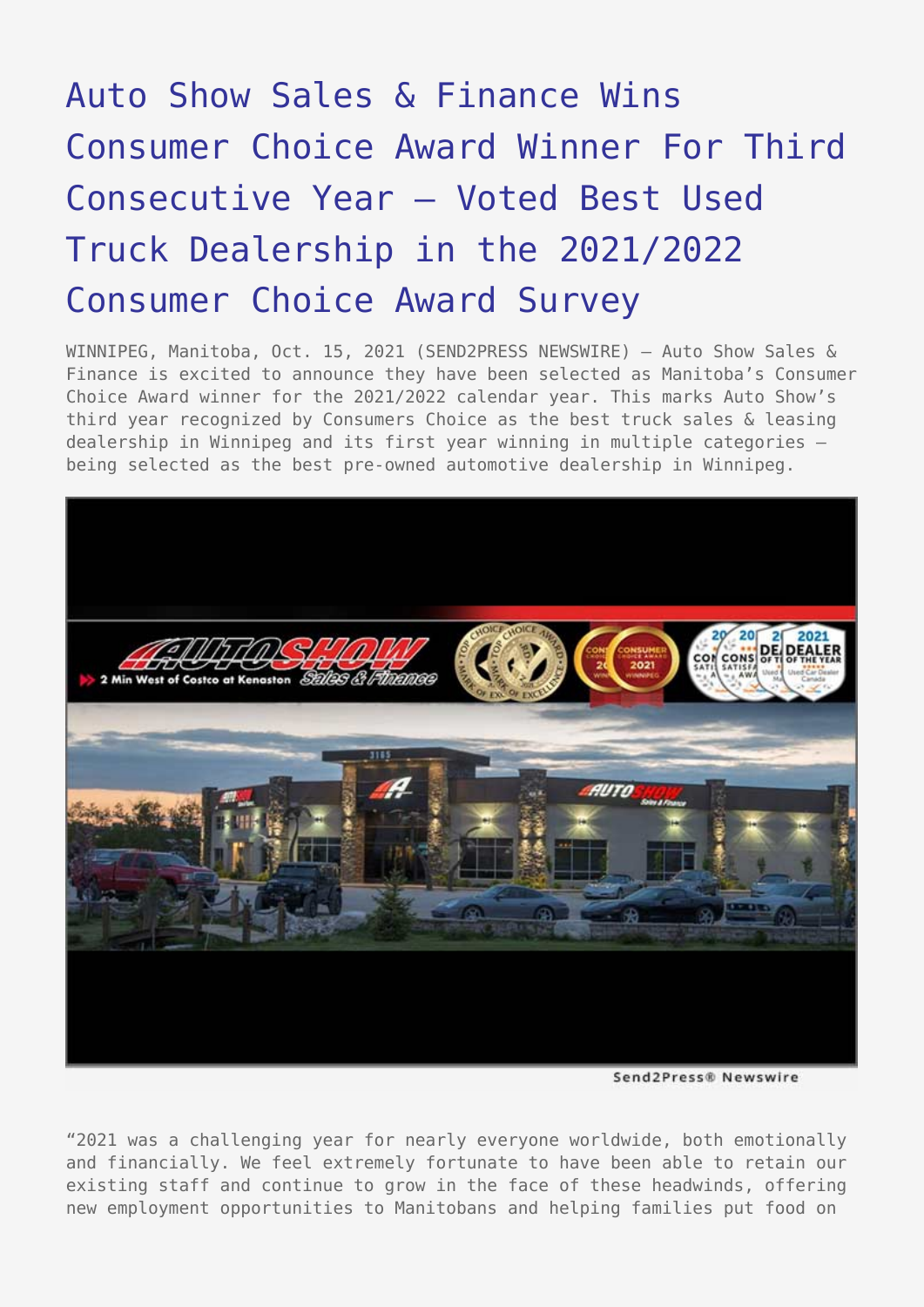the table," said Joe Kupfer, Partner. "This year saw us ship vehicles to clients across North America, Europe, and the Middle East. The local support, especially though has been tremendous – thank you so much Manitoba for paying us a visit in your used car or used truck search!"

Heading into 2022, the company is well-positioned to continue its rapid growth with further expansion of its financial services division, in addition to its RV and leisure division now encompassing four new franchise lines. With annual sales approaching \$50M, and in-stock inventory averaging three hundred or more products to choose from, Auto Show has steadily evolved to be Central Canada's largest independent automotive & RV dealership.

Development continues on their high-profile 25-acre property with the construction of expanded service facilities and selection of one or more franchised dealerships as strategic partners. "There are numerous synergies to be had partnering with a strong franchised new-car retailer. They would be advantaged by capturing a large volume of parts and service revenue from our pre-owned reconditioning operations, in addition to the manufacturer's recall work, pre and post-sale warranty work, autobody income, and likely referral business to a buy-here-pay-here program," explains Joe Kupfer. "In return, our pre-owned team would benefit from superior access to lease-return portfolios and manufacturer-exclusive supply lines, as well as OEM captive finance programs. It's a great opportunity for both parties should we sign a partner whose business values align with ours and something we're looking forward to announcing in 2022."

Learn more: <https://www.autoshowwinnipeg.com/>

## **About Auto Show**

Previously, the dealership has been recognized with 2019, 2020 & 2021 Consumer Satisfaction Awards, the 2020 Provincial Dealer of the Year Award (Manitoba), the 2021 Provincial Dealer of the Year Award (Manitoba), 2020 & 2021 Top Choice Awards, the 2020 & 2021 CarGurus Top Rated Dealer Awards, and the 2020 & 2021 Consumer Choice Awards. The Dealership was also awarded the coveted 2021 NATIONAL Dealer of the Year award (Canada) by Dealer Rater, the foremost North American company which provides the global standard for dealership reviews across the continent.

Auto Show is Winnipeg's premier automotive experience. Locally owned and operated, it was founded with the belief that a more lighthearted approach to shopping was possible. Auto Show made a conscious effort to be recognized for being unique and creative: from a very appealing and diverse product line to its facility design & décor. It primarily set out to approach sales to understand that customers are welcome to shop at their pleasure with no expectations of purchase. Carrying a wide range of [pre-owned cars in](https://www.autoshowwinnipeg.com/used-cars-winnipeg/) [Winnipeg](https://www.autoshowwinnipeg.com/used-cars-winnipeg/), along with SUVs, [trucks](https://www.autoshowwinnipeg.com/used-trucks-winnipeg/), vans, recreational products, as well as new and [used RV's and camper trailers](https://www.autoshowwinnipeg.com/new-used-rvs-winnipeg/) – the retailer strives to provide the best products available – both in variety and quality.

VIDEO (YouTube):<https://youtu.be/FFQXD2iPrIo>